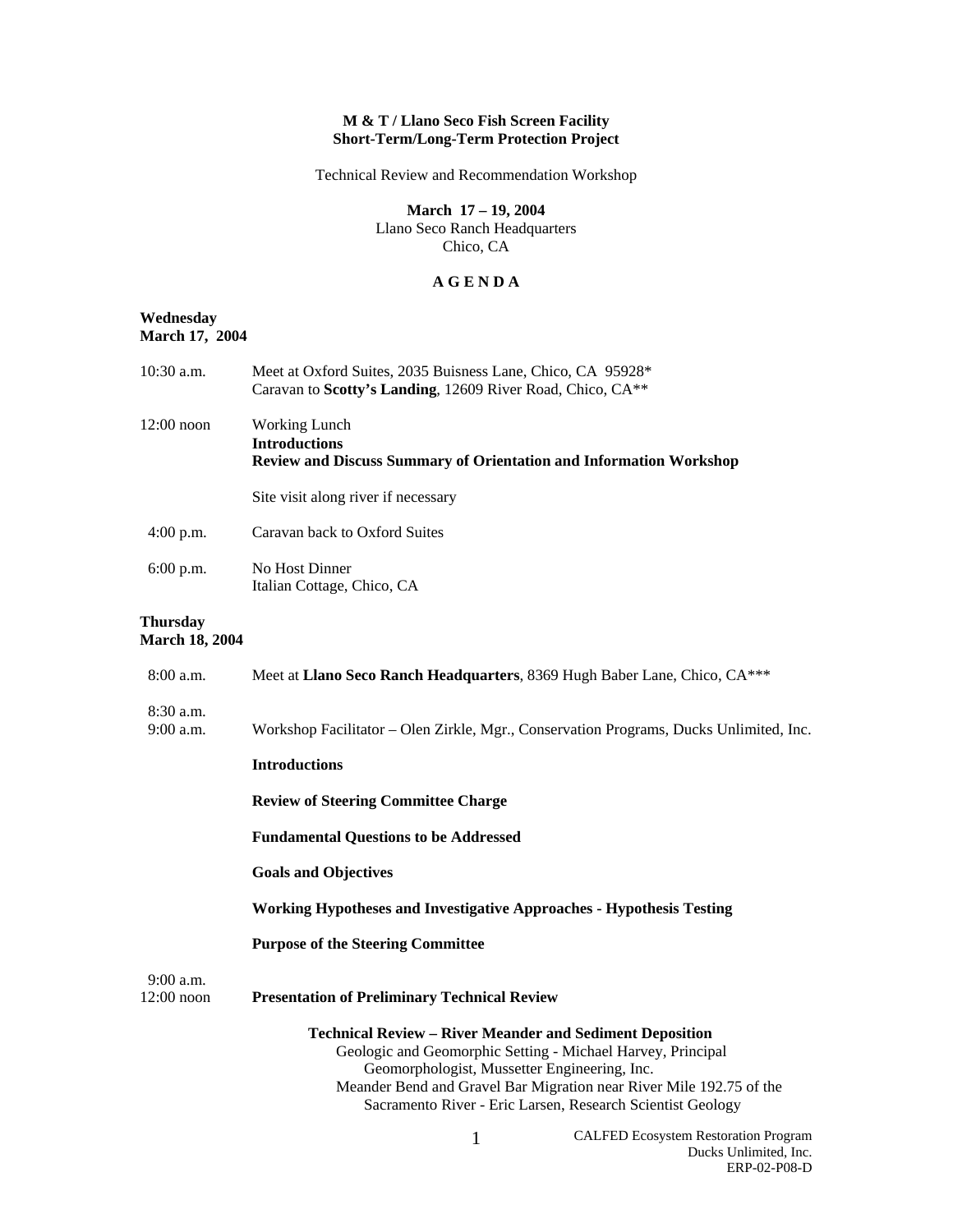|                                 | River Realignment and Bank Protection - Michael Harvey, Principal<br>Geomorphologist, Mussetter Engineering, Inc.<br>Bed-Load Transport in Sacramento River Near the M&T Pumping Plant -<br>Robert Mussetter, Mussetter Engineering, Inc. and Yantao Cui,<br>Research Scientist Hydrology/Geomorphology<br>Summary - Michael Harvey, Principal Geomorphologist, Mussetter<br>Engineering, Inc. |
|---------------------------------|------------------------------------------------------------------------------------------------------------------------------------------------------------------------------------------------------------------------------------------------------------------------------------------------------------------------------------------------------------------------------------------------|
|                                 | <b>Technical Memorandum</b><br>Introduction: Neil Schild, Montgomery Watson Harza                                                                                                                                                                                                                                                                                                              |
|                                 | Scenario #1 – Installation of Additional "Tee" Fish Screen approx. 500 ft<br><b>West of the Existing Diversion</b><br>Neil Schild, MWH Americas                                                                                                                                                                                                                                                |
|                                 | <b>Scenario #2 – Ground Water Extracted from Production Wells</b><br>John Skowronek, Sr. Engineer, MWH Americas                                                                                                                                                                                                                                                                                |
|                                 | <b>Scenario #3 - Ground Water Extracted from Ranney Wells</b><br>Neil Schild, MWH Americas                                                                                                                                                                                                                                                                                                     |
|                                 | Scenario #4 - Installation of Rock Groins Similar to the Cal-Trans Project<br>at Butte City<br>Michael Harvey, Principal Geomorphologist, Mussetter Engineering, Inc.                                                                                                                                                                                                                          |
|                                 | Fish Screen Criteria - Standards and Range of Flexibility<br>Paul Ward, Assoc. Fishery Biologist, Region 2, Calif. Dept. of Fish & Game<br>Howard Brown, Fishery Biologist, Nat'l Atmospheric & Oceanic Admin.<br>Dennis Dorratcauge, Principal Engineer, MWH Americas                                                                                                                         |
| $12:00$ non<br>$1:00$ p.m.      | Lunch                                                                                                                                                                                                                                                                                                                                                                                          |
| $1:00$ p.m.<br>5:00 p.m.        | Test the Technical Reviews with the Hypothesis and Conceptual Model.                                                                                                                                                                                                                                                                                                                           |
|                                 | <b>Identify Uncertainties and Risks</b>                                                                                                                                                                                                                                                                                                                                                        |
|                                 | <b>Identify Fatal Flaws</b>                                                                                                                                                                                                                                                                                                                                                                    |
| 5:00 p.m.                       | <b>Adjourn</b>                                                                                                                                                                                                                                                                                                                                                                                 |
| 6:00 p.m.                       | <b>Hosted Dinner</b><br><b>Outback Steakhouse</b>                                                                                                                                                                                                                                                                                                                                              |
| Friday<br><b>March 19, 2004</b> |                                                                                                                                                                                                                                                                                                                                                                                                |
| 8:00 a.m.<br>8:30 a.m.          | Meet at Llano Seco Ranch Headquarters                                                                                                                                                                                                                                                                                                                                                          |
|                                 | <b>Opening Remarks - Introductions</b>                                                                                                                                                                                                                                                                                                                                                         |
| 9:00 a.m.                       | <b>Prioritize Major Findings, Conclusions and Recommendations</b>                                                                                                                                                                                                                                                                                                                              |